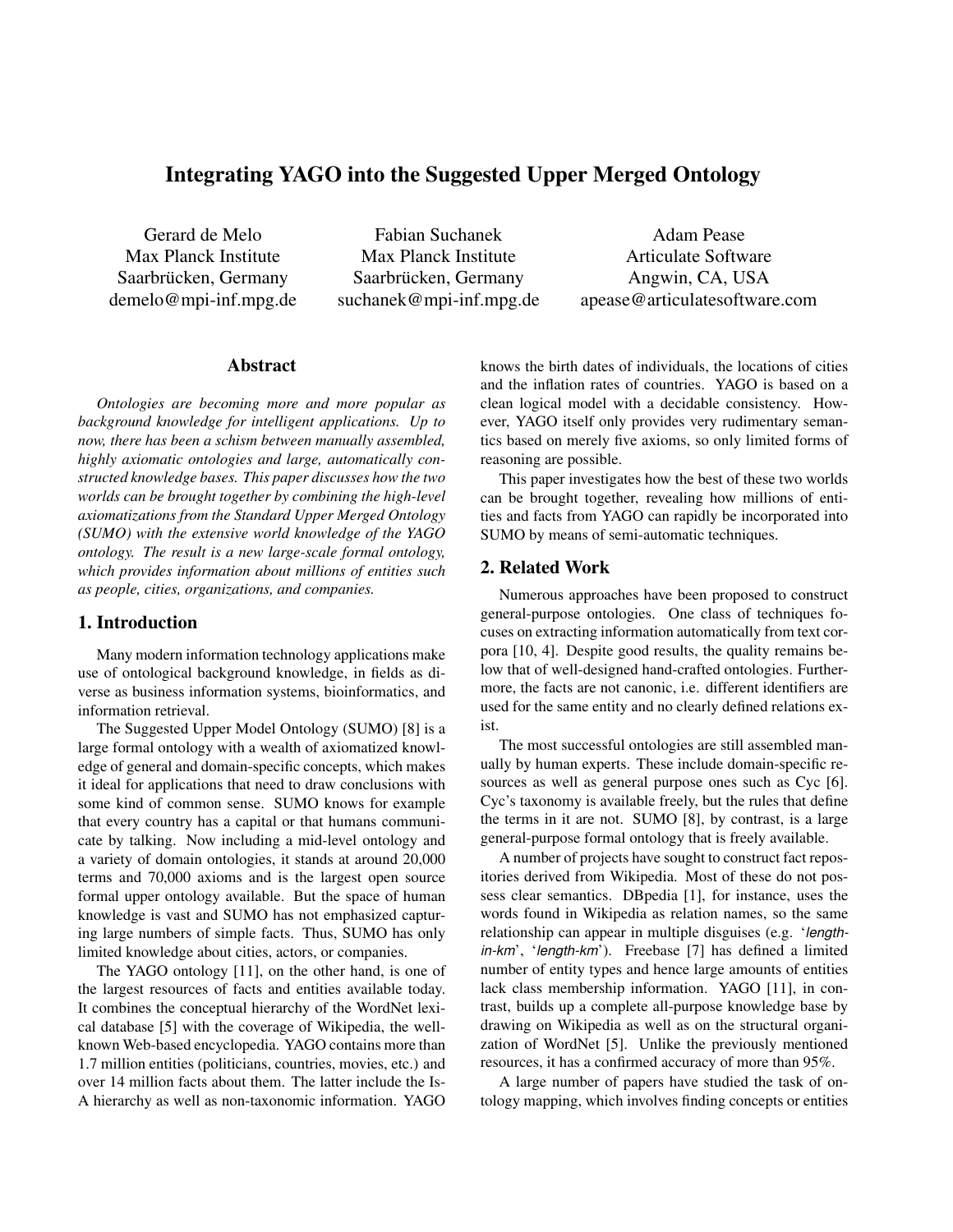that are shared by two ontologies. Our study considers the quite different task of merging two ontologies with very little overlap by discovering connections between them.

## 3. Integration of Entities

Both YAGO and SUMO aim at providing a conceptualization of what exists in the world in terms of entities or objects (construed in the broadest sense) and statements about them. YAGO is based on model-theoretic semantics, where entities are taken to include not only concrete individual objects but also classes and relations, for instance. SUO-KIF distinguishes individuals and classes, where the former is taken to include individual relations and functions.

#### 3.1. Individuals

YAGO includes a plethora of entities such as organizations, products, places, events in history, and so forth, which can be integrated into SUMO. Three techniques are applied.

Semi-automatic matching: Although SUMO contains a comparably small amount of individuals, there is some overlap with YAGO. A weighted string similarity measure is applied to uncover such matches. We verified the matches manually and placed them in an equivalence table. This way, a portion of the YAGO identifiers is mapped explicitly to the corresponding SUMO identifiers. For example, YAGO's Paris is mapped to SUMO's ParisFrance.

**Pruning:** We attempt to avoid duplicate individuals from being included in the resulting ontology. Name similarity is a bad guide for duplicate entities, because similar names do not imply identical meaning and, likewise, two entities carrying differing names are not necessarily distinct. Hence, we generated an alternative abridged version of SUMO, where non-function, non-property, nonrelational individuals are retained only if the corresponding YAGO entity is identified in the equivalence table mentioned above. In total, around 11,000 individuals (among them, over 9,000 airports) are removed. This is a relatively small portion of SUMO, whose main strength lies in the axiomatization of classes and predicates. Furthermore, the number of individuals omitted in the abridged SUMO version pales in comparison with the 1.7 million individuals from YAGO that emerge as new citizens of SUMO.

Name transformation: YAGO entities can then safely be added to SUMO. We construct a new, unique term name for each YAGO entity not listed in the equivalence table and add it to SUMO. This involves ensuring that the name has not already been used in SUMO, and that it abides to the rules of the SUO-KIF syntax specification.

#### 3.2. Classes

When integrating YAGO's classes into SUMO, the goal is to transfer the YAGO taxonomy as precisely as possible while avoiding redundant duplicate classes and ensuring that newly imported classes are appropriately accommodated within SUMO's class hierarchy.

Merging Procedure to Remove Inconsistent Classes: In YAGO, we find for example that BrownUniversity is classified both as an instance of College and of GroupOfPeople, while in SUMO, an entity cannot be both a building and a group of people. At the top level, YAGO is partitioned into different branches, including artifacts, people, abstract entities, etc. If a YAGO individual is an instance in multiple branches, a voting procedure is used to determine the branch that most type facts lead to (breaking ties arbitrarily). These type statements are kept and all others are purged.

This decreases the number of type statements in YAGO by roughly 10% to four million. In return, each individual belongs to exactly one branch and potential errors in the





Augmentation and Mapping Process: Most YAGO individuals are instances of classes derived from Wikipedia categories and have no corresponding term in SUMO (John Lennon, e.g., is in the class People from Liverpool). We establish new SUMO terms for these classes and make the individuals instances of them. In YAGO, such classes are subclasses of classes derived from WordNet. For example, People from Liverpool is a subclass of the WordNetderived class person. Using existing mappings from WordNet entries to SUMO [9], one can determine whether there exists an equivalent SUMO class. WordNet's person, for example, is mapped by an equivalence mapping to the SUMO class Human, so we can simply produce (subclass PeopleFromLiverpool Human). In many cases, the WordNet mapping provides only a superclass, e.g. the skyscraper class is a subclass of SUMO's Building class. This impels us to add the WordNet class to SUMO and connect it to the existing superclass. Figure 1 exemplifies this process. In further cases, the WordNet mappings yield not a class, but a property or relation. For example, the WordNet class Guitarist is mapped to the property Musician in SUMO. In such cases, we add an axiom of the following form to SUMO:

(=> (instance ?ENTITY Guitarist) (property ?ENTITY Musician))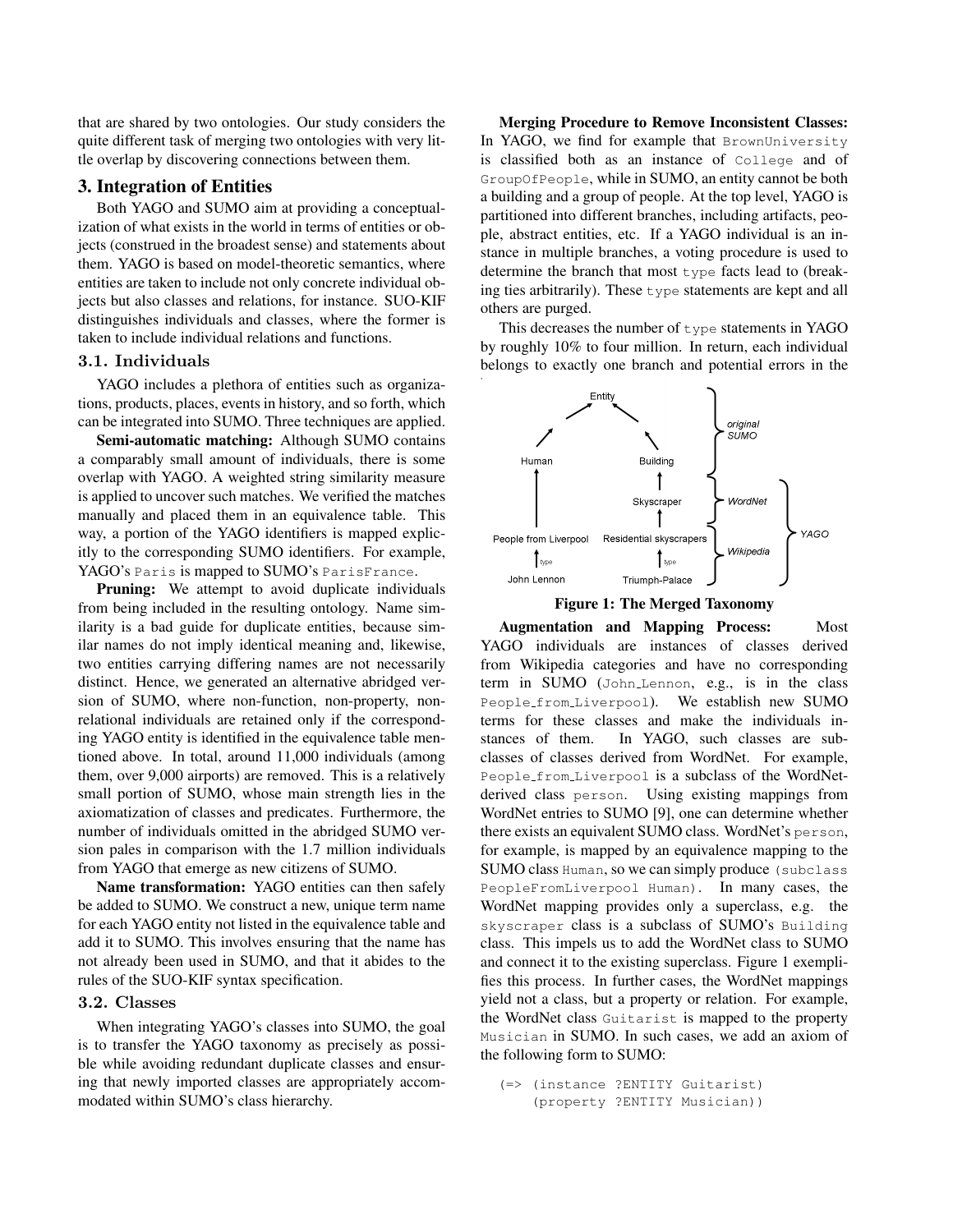We then recursively move up YAGO's class hierarchy until an appropriate class or superclass is available in SUMO. This way, we can guarantee that each YAGO individual is integrated into SUMO's class hierarchy. Compared to YAGO alone, additional axioms thus become available for reasoning on them, e.g. SUMO explicitly formalizes that instances of Human can experience perceptions.

Quality Assessment: The knowledge in YAGO is subjected to a set of rigorous quality maintenance procedures. A human assessment study has shown that more than 95% of the statements are accurate [11]. This is guaranteed to carry over to the statements imported into SUMO, due to the use of hand-crafted transformation rules that will be described later on. A certain risk of decreased precision, however, cannot be ruled out at the nexus of YAGO and SUMO's class hierarchies.

For this reason, we conducted an additional human evaluation of this weakest part of our transformation. For a random sample of 300 new individuals, we moved up the class hierarchy until we found the most specific genuine SUMO class it is assigned to (e.g. Building for the Triumph-Palace instance). These assignments were then verified manually and the Wilson interval [2] at  $\alpha = 5\%$ was used to generalize our findings on the sample to the whole ontology. We found that with a probability of 95%, the overall accuracy of links between entities and SUMO classes is in the range of  $92.67\% \pm 2.98\%$ . Given that we cannot surpass YAGO's 95%, this is a highly reassuring result that confirms the validity of our approach.

#### 3.3. Semantics of Terms in Ontologies

An ontology usually has an intended denotation, i.e. an intended correspondence between its terms and real world objects. However, the fewer constraints the ontology imposes, the more denotations are possible. Moreover, unless one relies on externally defined *primitive* terms, it is not possible to exhaustively define all terms without interdependencies. This is much like a dictionary that defines Mandarin words using other Mandarin words, which is of little use to people lacking a basic understanding of at least some of the words. This indeterminacy is particularly pronounced for many OWL ontologies, where, replacing the often English-like names with more arbitrary identifiers, one often ends up solely with information of the form: c87 is a subclass of  $c34$  and  $c34$  is a subclass of  $c0$ .

In a highly axiomatized ontology as SUMO, the problem is less severe since large numbers of axioms characterize the relationships between entities, so more unintended denotations can be ruled out. Even more can be ruled out if the denotation of certain terms is assumed to be fixed externally. For example, if the meaning of representsInLanguage and EnglishLanguage is taken to be properly defined, it becomes possible to ground the meaning of terms using statements such as (representsInLanguage "Immanuel Kant" ImmanuelKant EnglishLanguage). Given that the interpretation of the constant "Immanuel Kant" is predetermined as simply being the respective symbolic string of characters, this tells us that the entity ImmanuelKant is one which is represented as '*Immanuel Kant*' in written English. The large number of YAGO entities described in this way then also aid in further fixing the meaning of the classes they are members of by characterizing them extensionally.

## 3.4. Literals

In YAGO, each literal is an instance of one of several hierarchically organized literal classes, e.g. the number 5 is an instance of the PositiveInteger. SUMO assumes a universe of discourse containing real numbers and finite symbolic character strings, so YAGO's number and string literals trivially correspond to the respective SUMO entities.

YAGO also knows dimensioned literals, which combine a number and a unit of measurement (e.g.  $3.0 \text{ mm}^2$ ). SUMO defines the function MeasureFn, which takes a constant number and a unit and yields an instance of ConstantQuantity. For example, YAGO's 3.0#mˆ2 becomes (MeasureFn 3.0 SquareMeter). In YAGO, each quantity exists exactly once and is represented uniformly using a predetermined unit, usually an SI unit, whereas SUMO models dependencies between different units using general axioms.

For time intervals, YAGO uses simple literals, while SUMO contains functions that yield classes representing the intervals. Thus, YAGO's 1961-11-28 is rewritten as (DayFn 28 (MonthFn 11 (YearFn 1961))), and 147# (the 1470's) is recast as (DayFn ?DAYNO (MonthFn ?MONTHNO (YearFn ?YEARNO))) where ?DAY, ?MONTH, and ?YEAR are existentially quantified variables and ?YEAR is constrained as follows:

```
(greaterThanOrEqualTo ?YEARNO 1470)
(lessThanOrEqualTo ?YEARNO 1479)
```
## 4. Integrating Factual Knowledge

Apart from the taxonomical relations mentioned earlier, YAGO also extracts a substantial amount of world knowledge from the infoboxes on Wikipedia pages. This includes for instance biographical information such as the birth date of a person and economic facts about a country. Around 100 different types of relations are currently used to capture such facts. The intended semantics of these relations vary quite considerably and are not specified formally in YAGO, so explicit conversion rules need to be established for each relation when integrating this knowledge into SUMO.

#### 4.1. Transformation Rules

In certain cases, a direct correspondence between YAGO relations and SUMO ones can be found, so the statements are amenable to trivial mappings. For instance, for